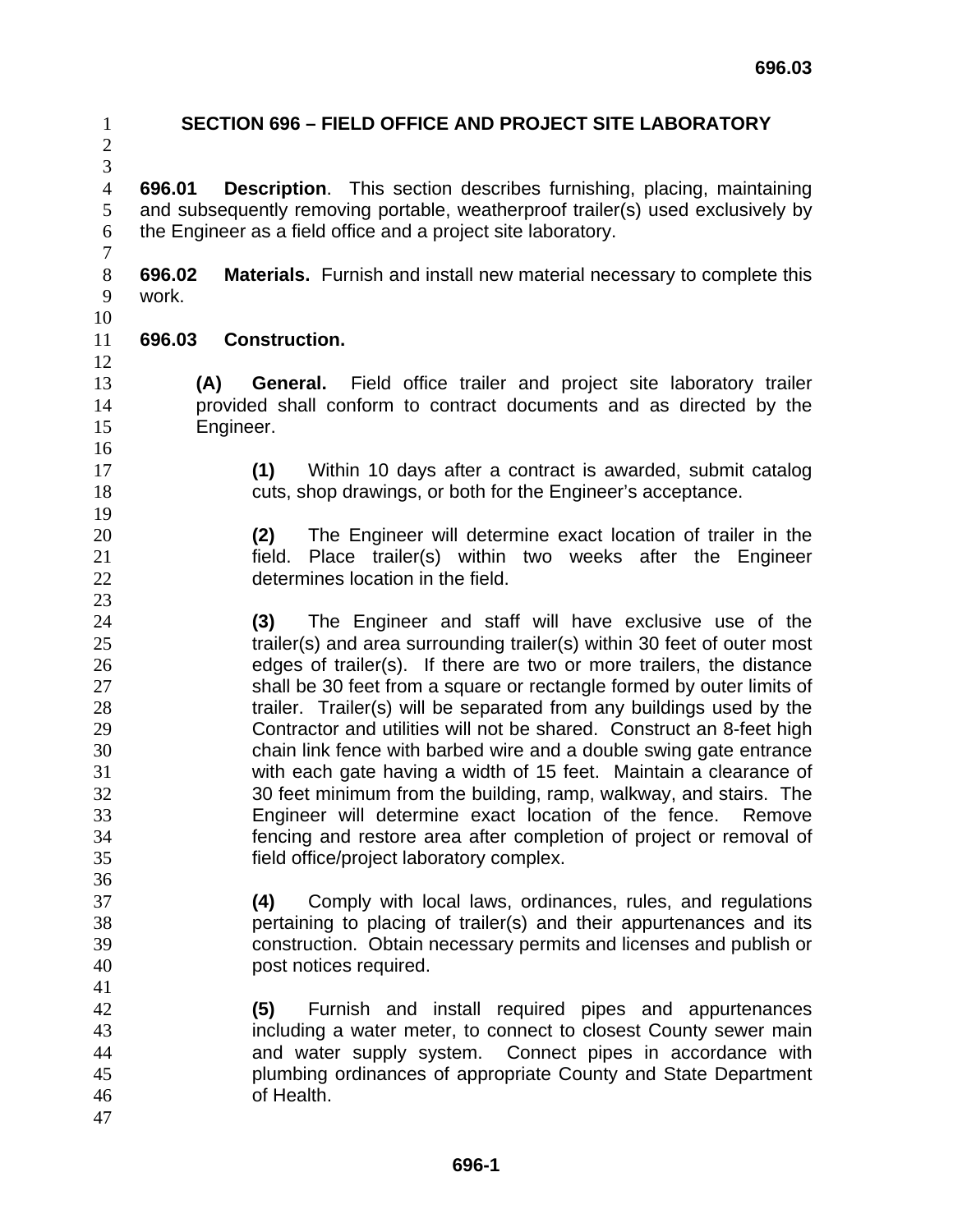**(6)** Provide a combination surface mounted, weatherproof or raintight meter socket panel designated for single phase 3-wire solid neutral 120/240 volt service with a 4-jaw meter socket, 1 – 100 amp. main breaker, 1 - 20 amp. breaker 2/pole, and 6 - 20 amp. breaker single pole.

**(7)** Maintain trailer(s), surrounding ground of trailer(s), furnishings, appliances, and other equipment in good order and provide rubbish pickup service twice a week for a period not to exceed 90 calendar days beyond date of final acceptance of the completed project by the State. Employees of State of Hawaii or their consultants may use field office trailer and project site laboratory trailer at no increase in contract price or contract.

**(8)** Trailer(s) and furnishings shall become the property of the Contractor upon completion of project. Remove trailer(s) within 7 calendar days from end of 90-day period specified above or earlier upon receipt of written notice from the Engineer. 

**(9)** Provide and maintain a separate ADA compliant toilet facility for each trailer (8-feet x 4-feet minimum) which shall include a door and screened window. The toilet facility shall have a flush type toilet and wash basin with running water and all related plumbing fixtures necessary. Room shall have two lights, one light inside room and one light outside room. Both lights shall be connected to one switch, which shall be able to turn on both lights at same time. Toilet facility shall be for the exclusive use of State.

**(10)** Clean site of trailer(s) and leave site in a clean and presentable condition after removal of trailer(s). Restore grass or pavement areas to same or better condition than original condition.

**(11)** Furnish and install covered and lighted six-foot wide walkways with non-slip surfaces for length of trailer. If two or more 82 trailers are provided, covered and lighted walkway shall connect all 83 trailers. All exterior doors shall have a heavy-duty dead bolt lock, which is opened by a key from outside and a lever or knob from inside. In addition to heavy-duty dead bolt lock, all exterior and interior doors shall have a separate ADA compliant heavy-duty cylindrical lever handle entrance lock which shall have an outside deadlocking latch bolt operated by a key and a pushing turn button. Locks for trailer(s) shall be keyed alike, i.e., one key can open all doors. Provide 10 sets of keys for each trailer.

**(12)** Provide trailer(s) with concrete hollow tile foundation and steps, four telephones, potable water, sewage disposal, electrical lighting (fluorescent) with an illumination of not less than 50-foot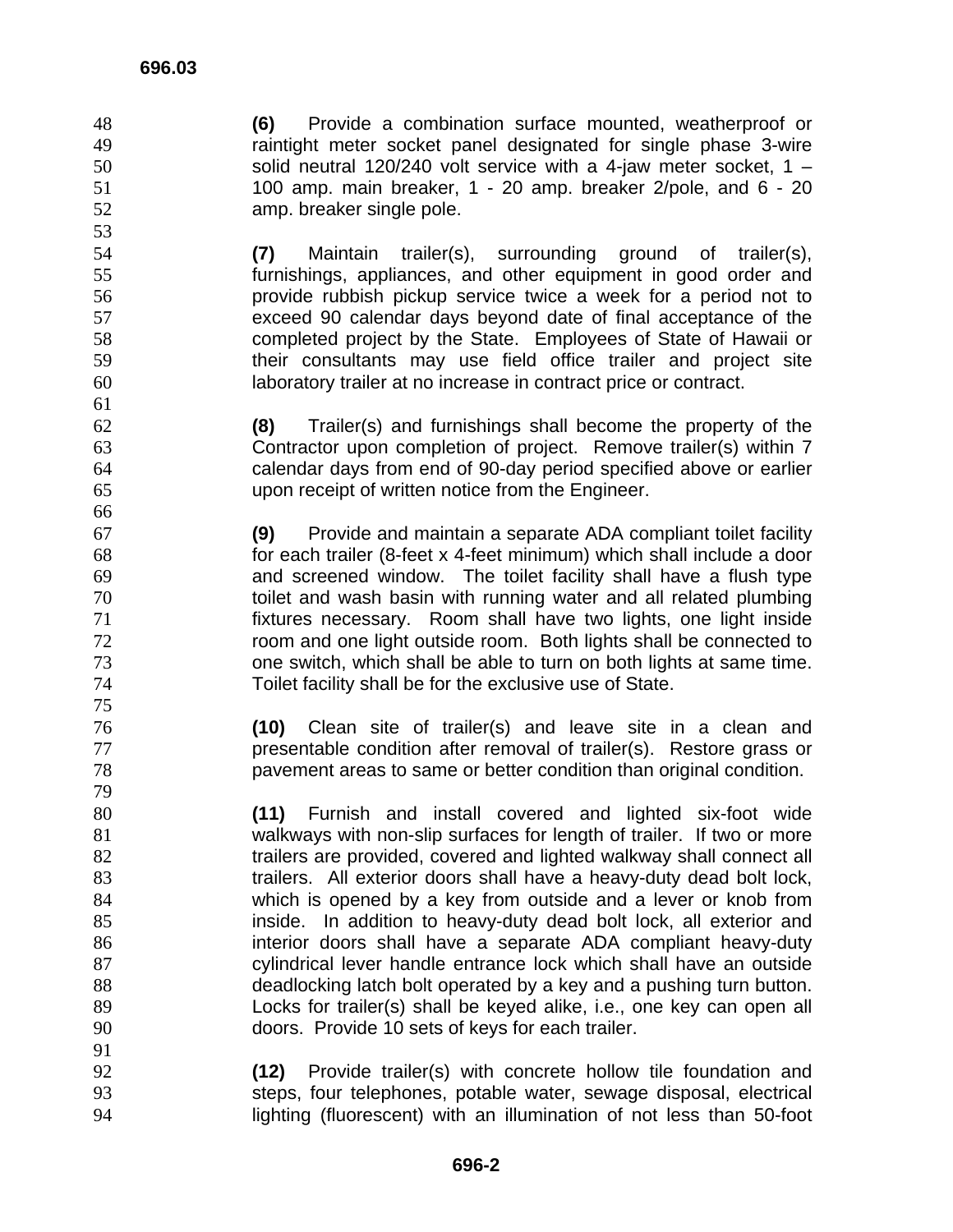candles, central air conditioner units of not less than 30,000 BTU rating each, five exterior flood lights on a timer and two fire extinguishers per trailer as specified by the Engineer. Telephones shall be key telephone set type with two separate lines per trailer. 

**(13)** Provide metal security screens over all trailer windows. Security screens shall be galvanized expanded metal sheet, 9 gauge, welded to an angle iron frame welded to trailer. Security screens shall be galvanized prior to installation. All welded points **shall be regalvanized.** 

- **(14)** Provide a monitored alarm system and fire alarm system that detects smoke and heat for field office and project site laboratory trailers. If more than one trailer is provided alarm system shall have one key pad in each trailer to set the alarms and shall be able 110 to set alarm for all the trailers from each key pad. All perimeter openings and interior space shall be protected. Designate contact person to coordinate installation alarm with the Engineer prior to installation.
- **(B) Field Office.** Furnish a 12 feet x 56 feet trailer meeting requirements specified in contract documents.
- Submit to the Engineer a plan or brochure for acceptance of field office trailer. The Engineer shall determine layout for trailer facility **including toilet.**
- **(C) Project Site Laboratory.** Furnish a 10 feet x 24 feet trailer meeting requirements specified in contract documents.
- Submit to the Engineer a plan or brochure for acceptance of project 126 site laboratory trailer. The Engineer shall determine layout for trailer **facility including toilet.**
- **(D) Field Office Trailer Furnishings.** Provide following items for each of the field office(s):
- **(1)** Two file cabinets, metal with lock 4-drawer legal-size, 18 inch W x 26 inch D x 52 inch H.
- **(2)** One steel double pedestal executive with lock, dimensioned **and equipped as follows, or similar:**
- **(a)** 60 inches long by 30 inches wide.
- **(b)** Three box drawers on left pedestal and one box drawer and one file drawer on right pedestal.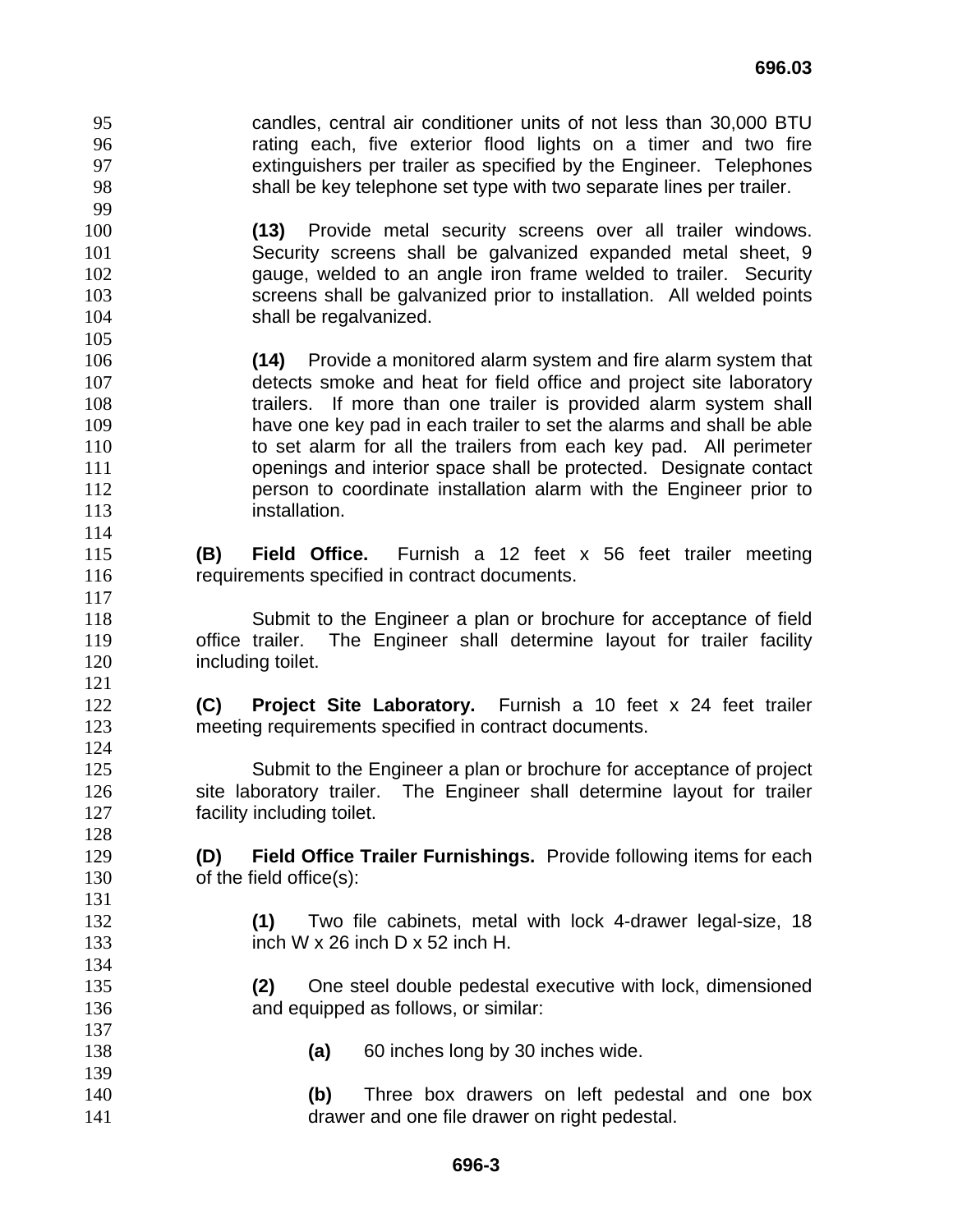| 142 |                                                                              |
|-----|------------------------------------------------------------------------------|
| 143 | Two steel double pedestal compact administrative desks<br>(3)                |
| 144 | with lock, dimensioned and equipped as follows, or similar:                  |
| 145 |                                                                              |
| 146 | 54 inches by 24 inches wide.<br>(a)                                          |
| 147 |                                                                              |
| 148 | (b)<br>One box drawer and one file drawer at each pedestal.                  |
| 149 |                                                                              |
| 150 | (4)<br>Three portable work tables, $72$ -inch L x 30-inch W x 29-inch        |
| 151 | Н.                                                                           |
| 152 |                                                                              |
| 153 | (5)<br>Three executive swivel chair with arm rests and capable of            |
| 154 | adjusting tension and height. Padded areas shall be at least 2-1/2           |
| 155 | inch thick. Chairs shall be on five canisters.                               |
| 156 |                                                                              |
| 157 | (6)<br>One engineering draftsman stool with adjustable seat height           |
| 158 | up to 6 inches and backrest height up to 3-3/8 inches and a chrome           |
| 159 | foot ring or similar.                                                        |
| 160 |                                                                              |
| 161 | Four stackable chairs steel framed.<br>(7)                                   |
| 162 |                                                                              |
| 163 | (8)<br>One aluminum framed bulletin board 38 inches wide by 36               |
| 164 | inches high.                                                                 |
| 165 |                                                                              |
| 166 | One aluminum framed white porcelain enamel steel board<br>(9)                |
| 167 | 48 inches wide by 36 inches high with full length marker rail and a          |
| 168 | dry erase marker.                                                            |
| 169 |                                                                              |
| 170 | One aluminum plan rack 25 inches long by 18 inches wide<br>(10)              |
| 171 | by 48 inches high.                                                           |
| 172 |                                                                              |
| 173 |                                                                              |
| 174 | (E)<br><b>Project Site Laboratory Trailer Furnishings:</b> Provide following |
| 175 | items for project site laboratory.                                           |
| 176 |                                                                              |
| 177 | Two each steel double pedestal compact administrative<br>(1)                 |
| 178 | desks with lock, dimensioned and equipped as follows, or similar:            |
| 179 |                                                                              |
| 180 | 54 inches long by 24 inches wide.<br>(a)                                     |
| 181 |                                                                              |
| 182 | (b)<br>One box drawer and one file drawer at each pedestal.                  |
| 183 |                                                                              |
| 184 | One each portable work table (72-inch L x 30-inch W x 29-<br>(2)             |
| 185 | $inch H$ ).                                                                  |
| 186 |                                                                              |
| 187 | One each electric stove with oven.<br>(3)                                    |
| 188 |                                                                              |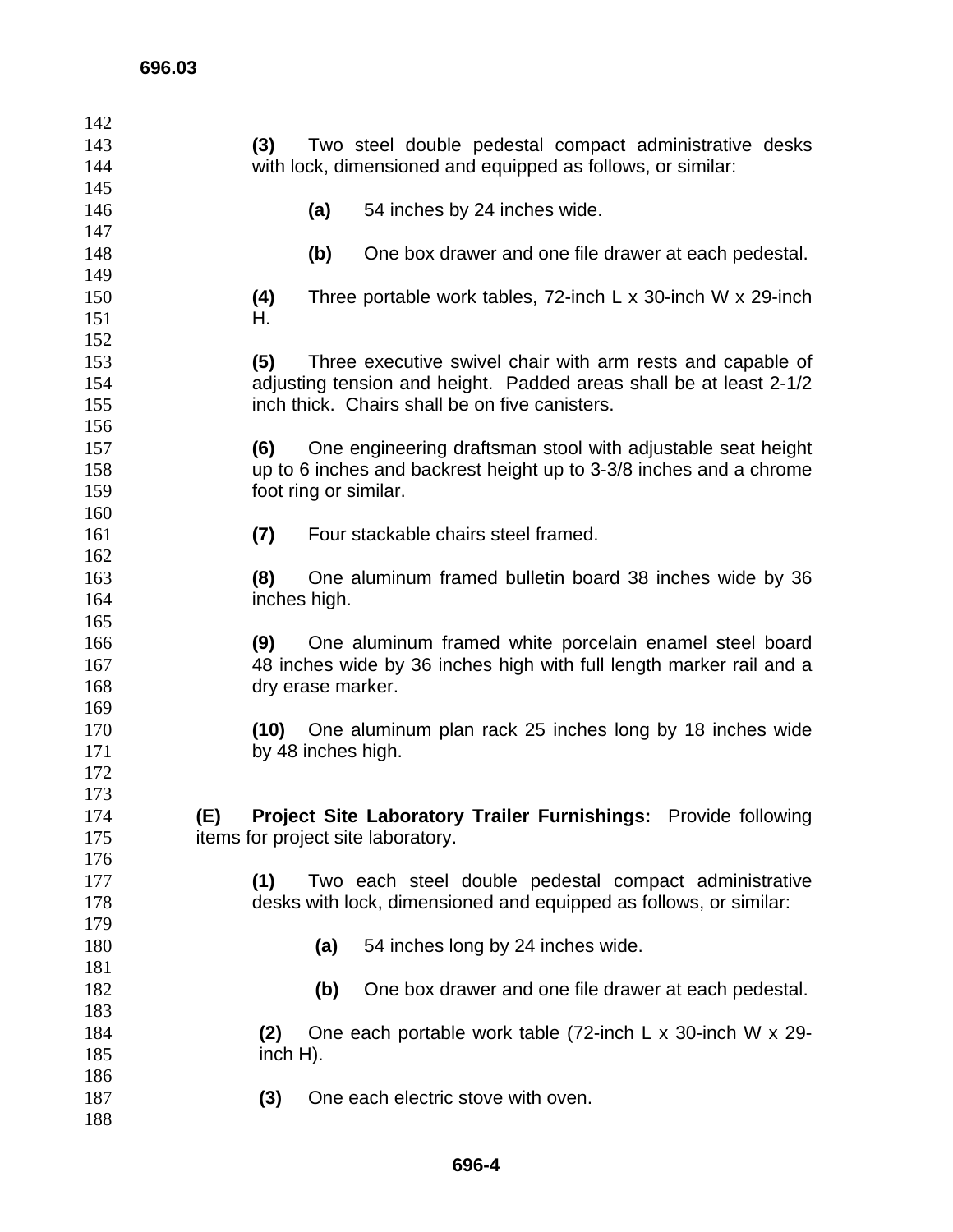**(4)** One each metal storage cabinet (6 feet H x 3 feet W) 2-door with lock.

- 
- 

**(5)** Two each 4-drawer legal-size locking metal file cabinets (18- inch W x 26-inch D x 52-inch H).

**(F) Maintenance of Trailers.** Force account work includes monthly utility charges (excluding initial installation, start up charges for utilities, or disconnection of utilities); maintaining trailer and surrounding ground of trailers; maintaining furnishings, appliances, and other equipment in good order; treating ground under buildings for termites; providing rubbish pickup service twice a week; providing and maintaining toilet facility; providing janitorial services for both buildings; relocating buildings if necessary; and as ordered by the Engineer.

Site restoration shall be at no increase in contract price and contract time.

## **696.04 Measurement.**

- **(A)** The Engineer will measure maintenance of trailers on a force account basis in accordance with Subsection 109.06 – Force Account Provisions and Compensation and as ordered by the Engineer.
- **(B)** Field office trailer and project site laboratory trailer will be paid on a lump sum basis. Measurement for payment will not apply.

**696.05 Payment.** The Engineer will pay for accepted pay items listed below at contract price per pay unit, as shown in proposal schedule. Payment will be full compensation for work prescribed in this section and contract documents. 

- The Engineer will pay for each of following pay items when included in proposal schedule:
- 

## **Pay Item Pay Unit**

- 225 Maintenance of Trailers **Force Account Force Account**
- 

An estimated amount for force account may be allocated in proposal schedule under "Maintenance of Trailers", but actual amount to be paid will be 229 the sum shown on accepted force account records, whether this sum be more or less than estimated amount allocated in proposal schedule.

| 232        | Field Office Trailer (Not to Exceed \$32,000.00)            | Lump Sum |
|------------|-------------------------------------------------------------|----------|
| 233<br>234 | Project Site Laboratory Trailer (Not to Exceed \$22,000.00) | Lump Sum |
| 235        |                                                             |          |